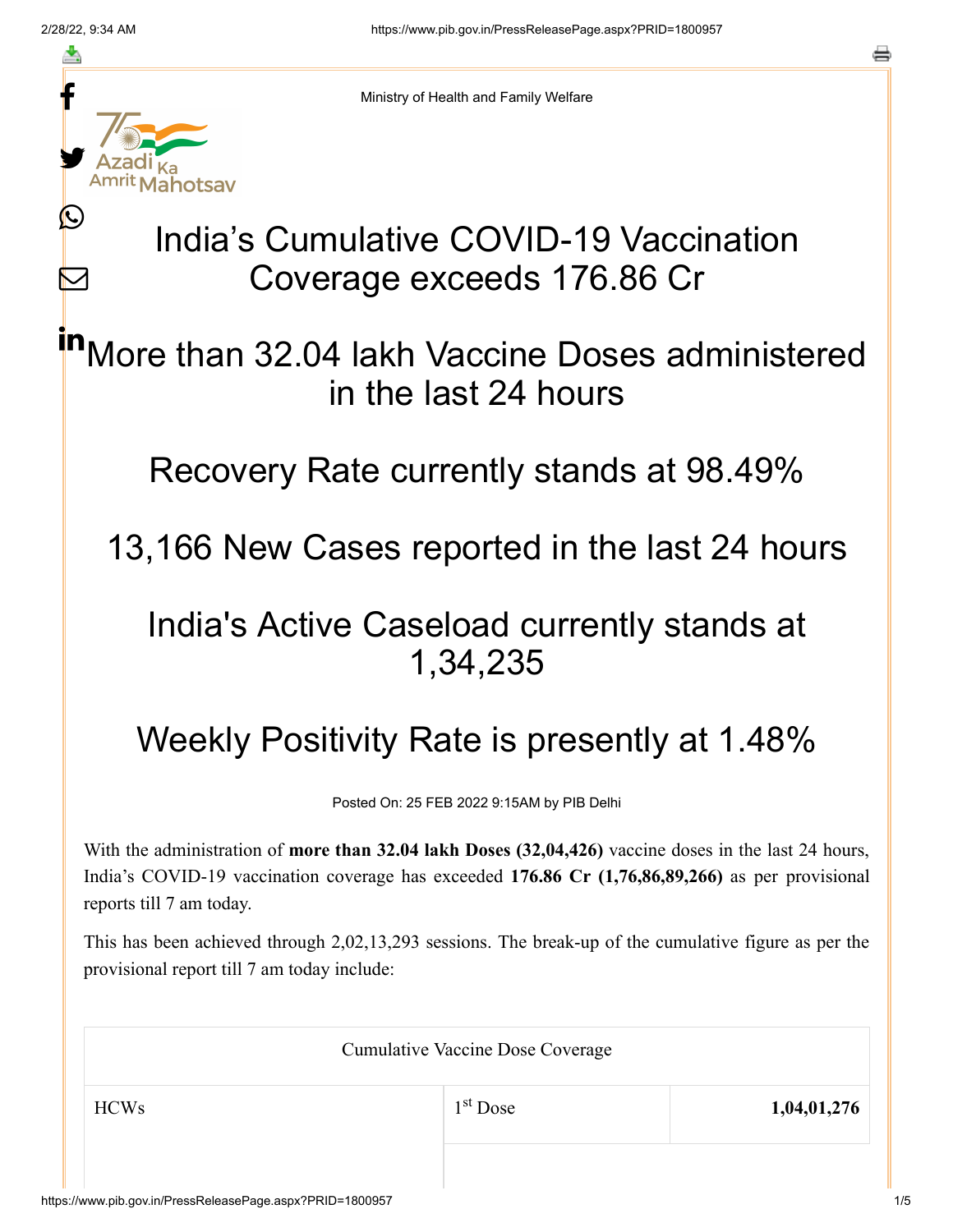| f                                |  | $2nd$ Dose             | 99,62,746       |
|----------------------------------|--|------------------------|-----------------|
|                                  |  | <b>Precaution Dose</b> | 41, 35, 783     |
| <b>FLWs</b><br>$\mathbf{\Omega}$ |  | 1 <sup>st</sup> Dose   | 1,84,08,963     |
|                                  |  | $2nd$ Dose             | 1,74,33,944     |
|                                  |  | <b>Precaution Dose</b> | 61,28,356       |
| in<br>Age Group 15-18 years      |  | 1 <sup>st</sup> Dose   | 5,44,55,055     |
|                                  |  | $2nd$ Dose             | 2,57,73,304     |
| Age Group 18-44 years            |  | 1 <sup>st</sup> Dose   | 55, 13, 27, 690 |
|                                  |  | $2nd$ Dose             | 44, 13, 19, 344 |
| Age Group 45-59 years            |  | 1 <sup>st</sup> Dose   | 20,21,95,164    |
|                                  |  | $2nd$ Dose             | 17,95,18,149    |
| Over 60 years                    |  | 1 <sup>st</sup> Dose   | 12,63,44,721    |
|                                  |  | $2nd$ Dose             | 11, 18, 29, 654 |
|                                  |  | <b>Precaution Dose</b> | 94,55,117       |
| <b>Precaution Dose</b>           |  | 1,97,19,256            |                 |
| Total                            |  | 1,76,86,89,266         |                 |

**26,988** patients have recovered in the last 24 hours and the cumulative tally of recovered patients (since the beginning of the pandemic) is now at **4,22,46,884.**

Consequently, India's recovery rate stands at **98.49%.**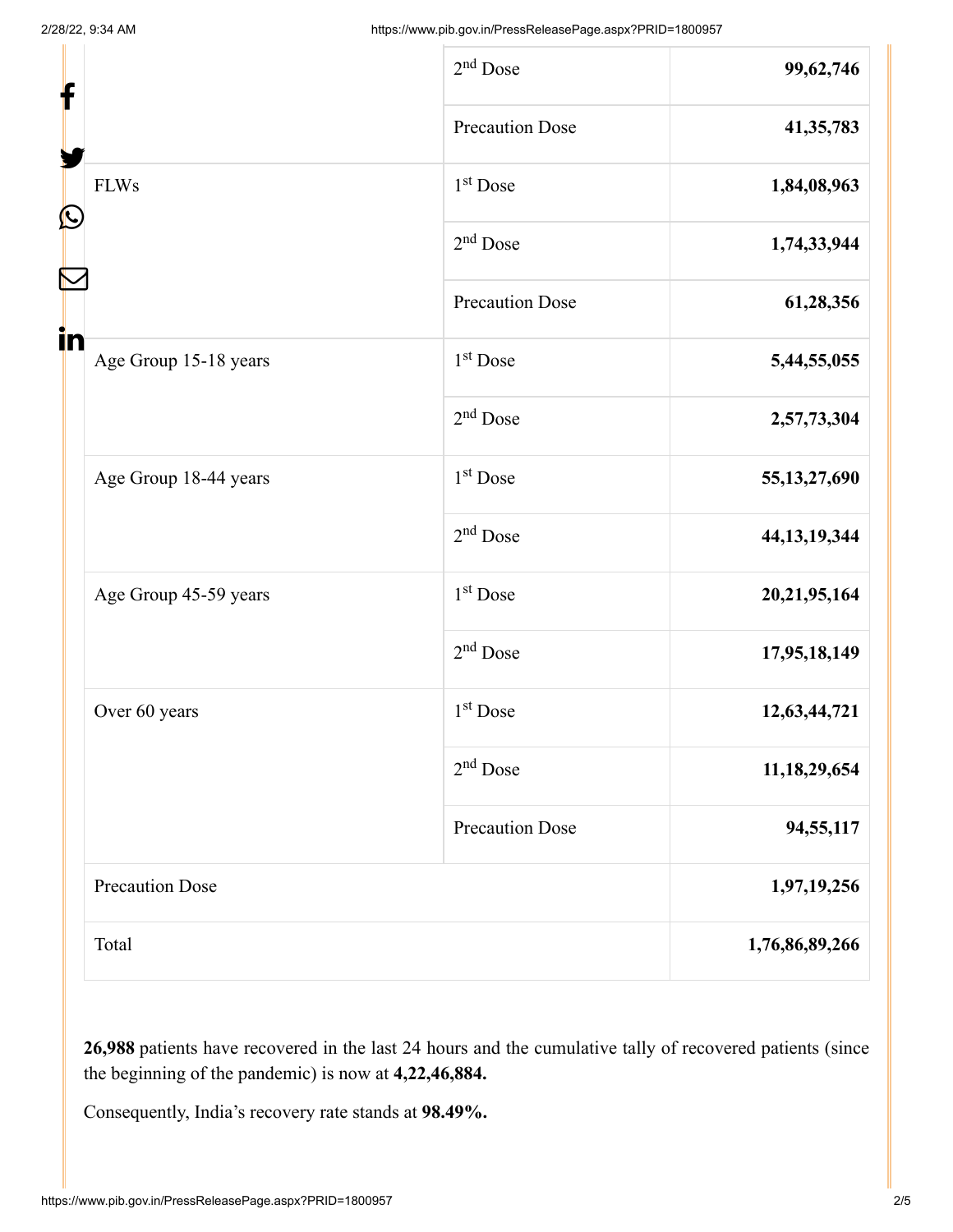2/28/22, 9:34 AM https://www.pib.gov.in/PressReleasePage.aspx?PRID=1800957



#### **13,166 new cases** were reported in the last 24 hours.



India's Active Caseload is presently at **1,34,235.** Active cases constitute **0.31%** of the country's total Positive Cases**.**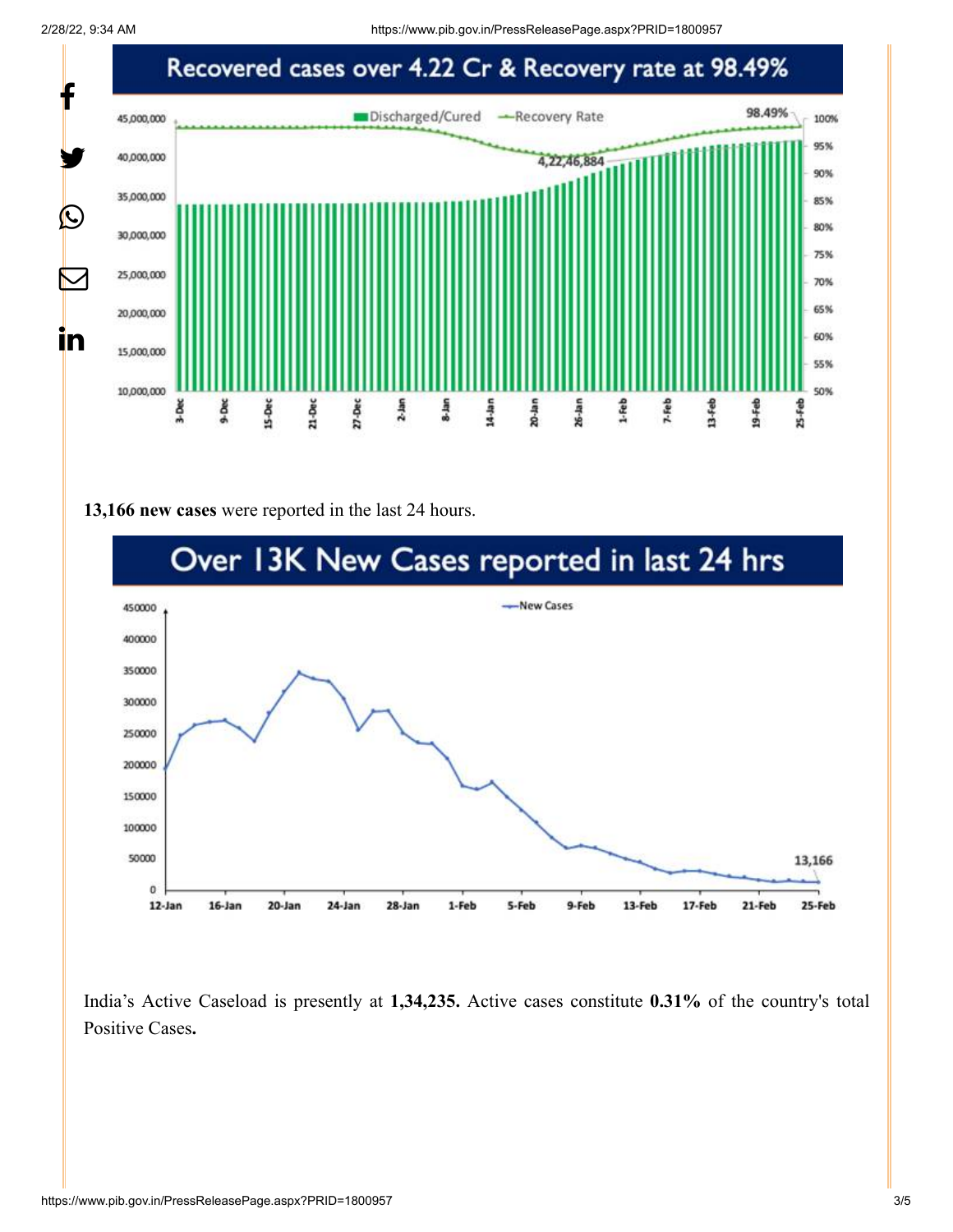



The testing capacity across the country continues to be expanded. The last 24 hours saw a total of **10,30,016** tests being conducted. India has so far conducted over **76.45 Cr (76,45,99,181**) cumulative tests.

While testing capacity has been enhanced across the country, **Weekly Positivity Rate** in the country currently **stands at 1.48%** and the **Daily Positivity rate is reported to be 1.28%.**



**MV/AL**